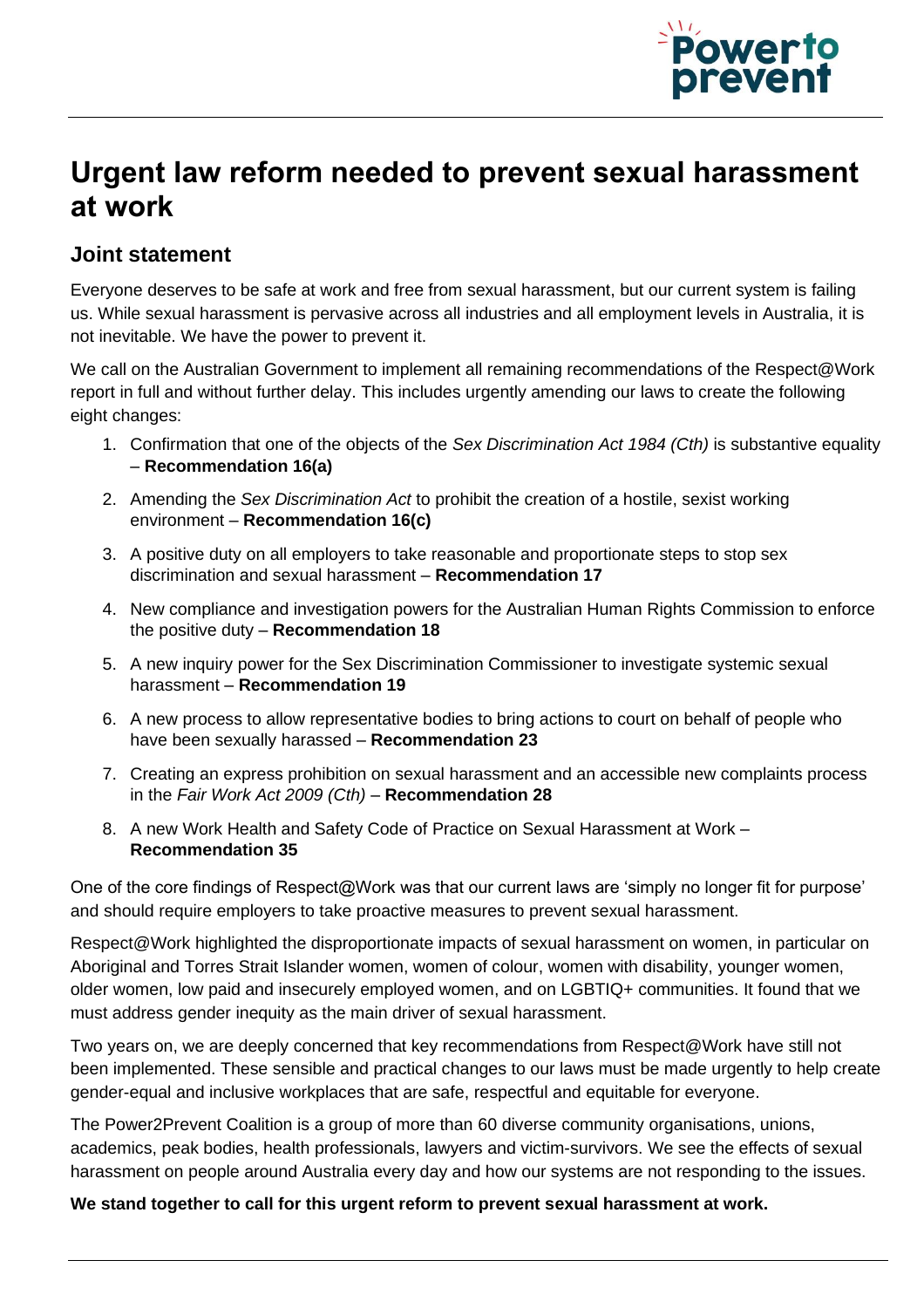

## **List of Signatories (as at March 2022)**

- 1. Australian Council of Trade Unions
- 2. Basic Rights Queensland
- 3. Carol Andrades, Senior Fellow, University of Melbourne
- 4. Construction Forestry Maritime Mining Energy Union
- 5. Community and Public Sector Union
- 6. Domestic Violence NSW
- 7. Dr Alysia Blackham, Associate Professor, Melbourne Law School, University of Melbourne
- 8. Dr Belinda Smith, Associate Professor, Sydney Law School, University of Sydney
- 9. Dr Dominique Allen, Associate Professor, Monash University
- 10. Drummond Street Services
- 11. Australian Education Union
- 12. Emerita Professor, Margaret Thornton, Australian National University
- 13. Employment Rights Legal Service
- 14. Equality Rights Alliance
- 15. Fair Agenda
- 16. Finance Sector Union
- 17. Full Stop Australia
- 18. GenWest
- 19. Grata Fund
- 20. Health Services Union
- 21. Independent Education Union of Australia
- 22. Job Watch
- 23. Jumbunna Institute for Indigenous Education and Research
- 24. Justice Connect
- 25. Kingsford Legal Centre
- 26. Australian Lawyers Alliance
- 27. Legal Aid Queensland
- 28. Maritime Union of Australia
- 29. Maurice Blackburn
- 30. National Tertiary Education Union
- 31. North Queensland Women's Legal Service
- 32. Northern Territory Legal Aid Commission
- 33. Not in My Workplace
- 34. Australian Nursing & Midwifery Federation
- 35. Professor Beth Gaze, Melbourne Law School, University of Melbourne
- 36. Professor Nareen Young, Jumbunna Institute, UTS
- 37. Professor Sara Charlesworth, Director of the Centre for People, Organisation & Work, RMIT
- 38. Public Interest Advocacy Centre
- 39. Queensland Council of Unions
- 40. Redfern Legal Centre
- 41. Safe Steps
- 42. Australian Services Union
- 43. Sexual Assault Services Victoria
- 44. Shop Distributive and Allied Employees' Association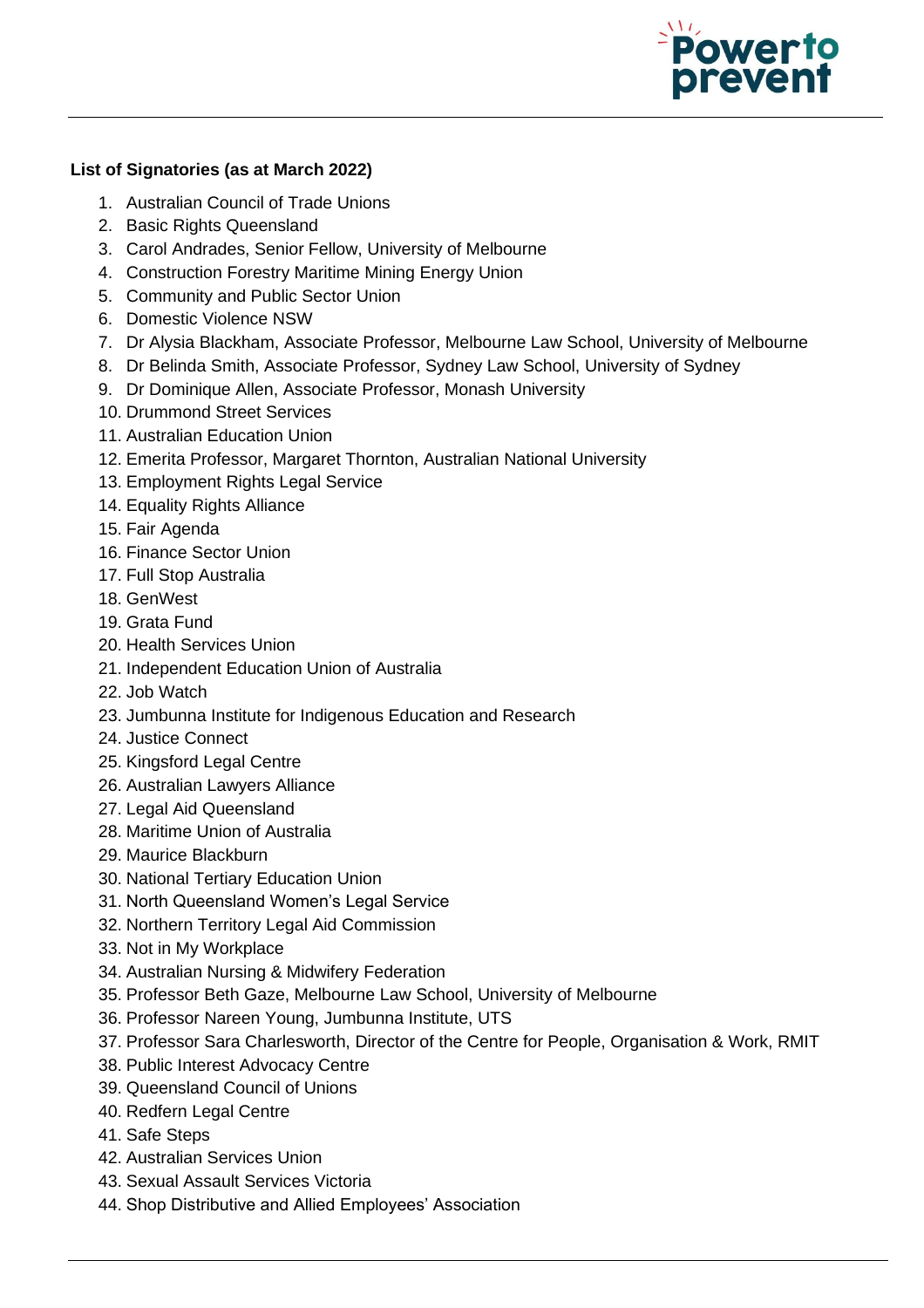

- 45. South-East Monash Legal Service Inc.
- 46. United Workers Union
- 47. Victoria Legal Aid
- 48. Victoria Trades Hall Council
- 49. WestJustice
- 50. Wirringa Baiya Aboriginal Women's Legal Centre
- 51. Women with Disabilities Victoria
- 52. Women's Health and Wellbeing Barwon South West
- 53. Women's Health in the South East
- 54. Women's Health NSW
- 55. Women's Health Victoria
- 56. Women's Information and Referral Exchange Inc
- 57. Women's Legal Centre ACT
- 58. Women's Legal Service Australia
- 59. Women's Legal Service NSW
- 60. Women's Legal Service Victoria
- 61. Working Women's Centre South Australia Inc
- 62. Young Workers Centre